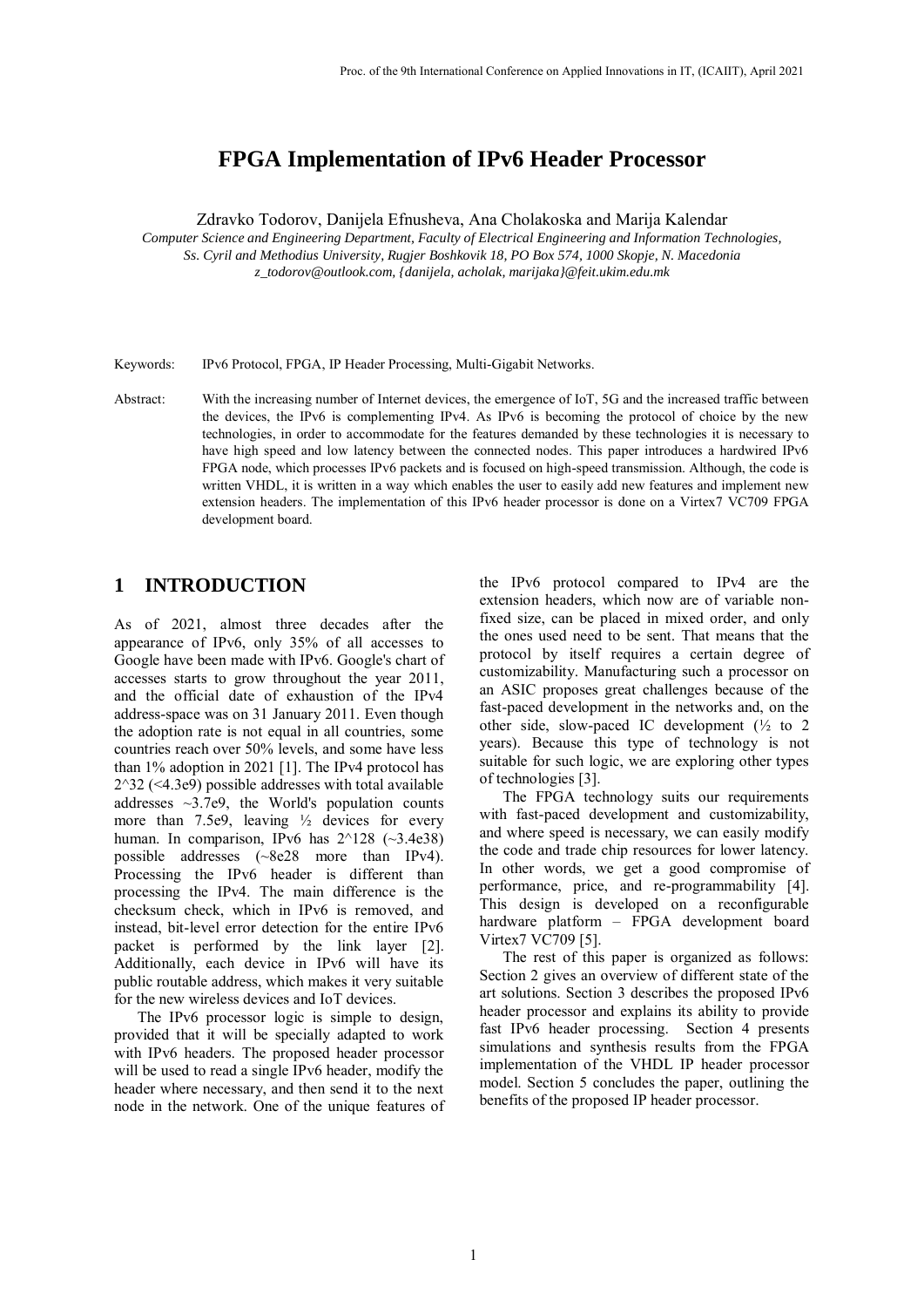## **2 STATE OF THE ART**

Every network device that is part of a computer network is intended to examine field in the packet headers to decide what to do with each packet. This process of identifying and extracting fields in a packet header is subject to a vast amount of research [6]. With the ever-increasing speed of network links, the research is mostly focused on hardware acceleration for achieving suitable processing speeds [7]. This is mainly achieved by combining application-specific coprocessors with generalpurpose multiprocessor systems, or reconfigurable FPGA platforms. In most cases, network processors (NPs) [3] and [8], are used to perform fast data plane packet processing. This includes processing of the IP header, by analysing, parsing and modifying its content. NPs might include some specialized hardware units to perform task offloading, such as lookup and pattern matching, classification of packets, queue management and traffic control [9].

The most popular NPs used today, include one or many parallel homo- or heterogeneous processing cores. For instance, Intel's IXP2800 processor [10], includes 16 identical multi-threaded general-purpose RISC processors organized as a pool of parallel homogenous processing cores that can be easily programmed with great flexibility towards everchanging services and protocols. Furthermore, EZChip has introduced the first NP with 100 ARM cache-coherent programmable processor cores [11], that is by far the largest 64-bit ARM processor yet announced.

The discussed NPs confirm that most of the operations in NPs are performed by general-purpose RISC-based processing cores as a cheaper but slower solution, combined with custom-tailored hardware that is more expensive but also more energy-efficient and faster. If network packet processing is analysed on general-purpose processing cores, then it can be easily concluded that a significant part of processor cycles will be spent on IP packet header parsing and processing.

On the other hand, some proposals of TCP/IP offload engines [12] provide a certain amount of processing relief compared to a classical network interface card, but still, it requires a huge portion of data processing from the main processor. The sequential software flow, i.e. protocol processing consumes CPU time and resources, creating a dependency between processor load and available throughput as well as latency. This reveals a major drawback, especially for embedded systems where resources are even more limited and CPU time is

needed for application-specific tasks. To overcome these system-dependent limitations in throughput and latency, the authors of [13], implement a complete TCP/IP stack in hardware. This 10 GbE hardware-based TCP/IP stack can handle a single physical network interface and contain IPv4, ICMPv4, TCP and UDP protocols.

Furthermore, the authors of [14] introduce a novel architecture implementing a TCP/IP stack capable of processing 10 Gb/s data full-duplex, while handling thousands of concurrent sessions. The architecture's resource requirements scale linearly with the number of supported sessions to over 115,000 given today's 20 nm devices. Similar types of architectures appear in [15] and [16] - the first being an open-source Gigabit Ethernet TCP/IP IPv6 networking architecture, designed for packet processing, IoT, test & measurement, and control (e.g., sensors, motors, etc.) applications and the second implementing a UDP/IP hardware protocol stack that enables high-speed communication over a LAN or a point-to-point connection. The core, designed for standalone operation, is ideal for offloading the host processor from the demanding task of UDP/IP encapsulation and enables media streaming with speeds up to 100Gb/s even in processor-less SoC designs. Assuming that most of the available research presents a hardware implementation of IPv4 protocol, our research is focused on developing a dedicated processor module for IPv6 protocol. The emergence of novel technologies, such as 5G, together with the significant expansion of devices on the Internet and the Internet of Things, makes IPv6 protocol a necessity, compared to IPv4.

### **3 DESIGN OF IPV6 HEADER PROCESSOR**

The IPv6 header processor consists of three processors: main processor, memory processor, and error processor, which is shown in Figure 1. The main processor is processing the header information while receiving data from the memory processor and is sending error data to the error processor. The memory processor is the bridge between the onboard RAM memory and the main processor. Its purpose is to get the necessary data from the external memory and prepare it for the main processor. The error processor reads error data from the main processor and sends the error messages back to the source if necessary.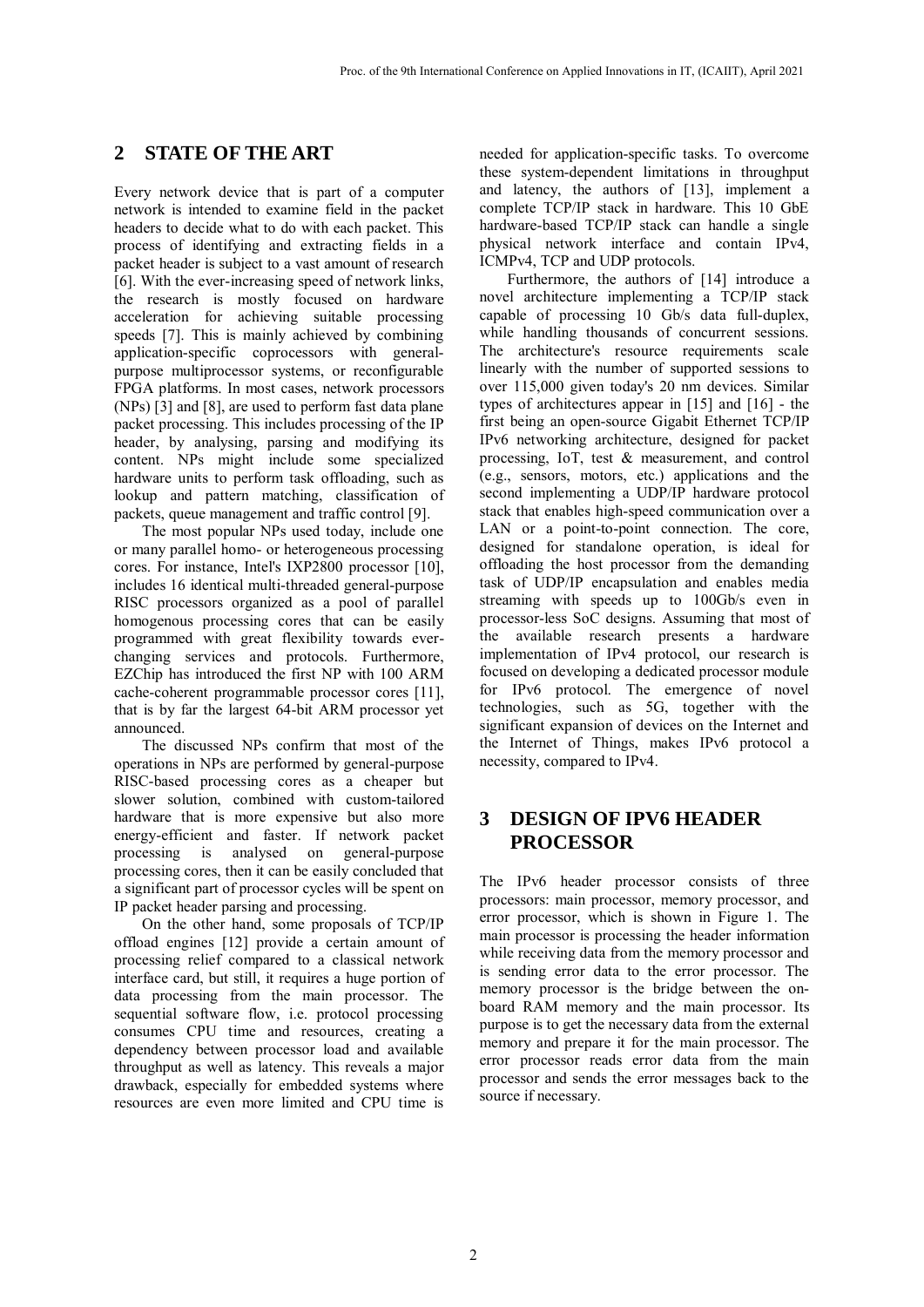

Figure 1: IPv6 header processor internal structure.

This device is designed to work with external on-board RAM. The type of RAM is defined in the memory processor. IPv6 headers have a maximum length of 64kB, meaning that storing the whole header inside the core would make the hardware too complex. The main processor consists of three data buffers, one main 16 octet data buffer and two shared 16 octet data buffers. The communication with the memory processor is realized through a 128-bit data bus and 16-bit address bus. The main data buffer is used for reading the current header continuously. Because there can be more than one main processor in the whole implementation, the shared memory can be reserved for use by each separate main processor.

The size of the main buffer can be changed. The secondary buffers are set to be 16 octets because we can exchange two addresses in a single cycle.

Transferring data from memory to processor takes three cycles with a 128bit data bus and a 16bit address bus. The formula for necessary cycles (NC) to transfer 128bit data given in (1),

$$
NC = [128/N]^*3 \tag{1}
$$

where  $1 \le N \le 128$ , and N is the width of the data bus in bits. The address bus can be further narrowed. This changes the formula for cycles and adds further complexity to the circuit. For devices with low latency, N=128 is recommended, and for devices with lower logic space, N=16 is recommended. Transferring a whole datagram of 40B takes 9 cycles.



Figure 2: Necessary cycles to transfer 16 data octets to the main processor.

Processing the IPv6 header is done in two phases. The first phase is with the first eight octets of header data, which are always in the same position. Therefore, this data is processed in parallel, and if any errors are detected, the processor sends unique error detection bits to the error processor. If the header needs to be destructed, the memory processor gets this information so that the header can be deleted from the memory.

The first 8 octets of the IPv6 header contain the following information:

- Version 4 bits are used to indicate the version of IP and is set to 6;
- Traffic class is available for use by originating nodes and/or forwarding routers to identify and distinguish between different classes or priorities of IPv6 packets;
- Flow label may be used by a source to label sequences of packets for which it requests special handling by the IPv6 routers, such as non-default quality of service or "real-time" service;
- Payload length Length of the IPv6 payload, i.e., the rest of the packet following this IPv6 header, in octets;
- Next header Identifies the type of header immediately following the IPv6 header;
- Hop limit Decremented by 1 by each node that forwards the packet. The packet is discarded if Hop Limit is decremented to zero;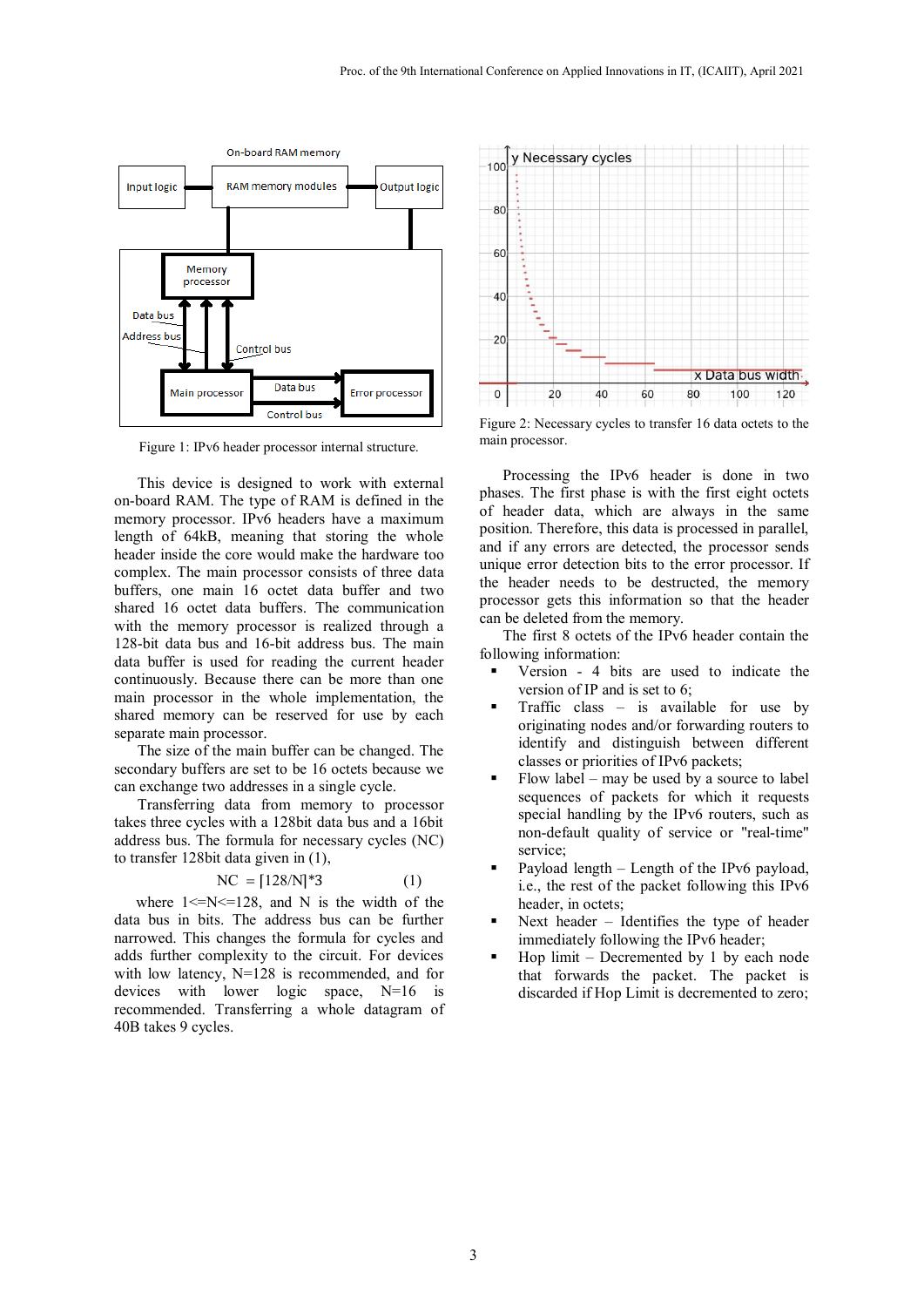The following 32 octets contain address information, and once this information is checked then the first phase is finished.

Once the first phase is complete, the main processor starts to process the extension headers in the second phase. The extension headers are continually processed. In this implementation, we are working on a node that is placed between the source and the destination host. Therefore, we are processing only the extension headers which are subject to a change, and we are checking for errors in the fields which need not be changed. The extension headers are processed in the order in which they are present. In RFC 2460 [17], it is recommended that the extension headers are placed in a particular order, but that is not necessary. Additionally, not all extension headers are required to be present. Because of these requirements, the extension headers are processed continually.

Processing the first eight octets of the IPv6 header takes one cycle. Processing of the extension headers depends on whether the header is changed or checked.

In this implementation, we added processing of the routing header extension as an example of the possibilities that this device provides. As an example, once the routing header extension 43 is detected, the processor detects errors and processes the header. The header states that two addresses need to be exchanged and the addresses are stored in the shared memory in order to be exchanged. The shared memory is reserved only for a small portion of time in order to provide possibility of multiple main processors inside a single IC.

Once all extension headers are processed, the second phase is finished. When the second phase finishes, the processor waits for the next IPv6 header. The complete data flow diagram of IPv6 header processing is shown in Figure 3.

The error processor is a separate module which communicates with the memory processor and each main processor. Each main processor can signal the error processor for an error. The error processor then decides whether the packet should be discarded and if so, the error processor sends location information to the memory processor.

The memory processor is a bridge module that connects the main processor with the on-board RAM. When the main processor signals the memory processor for necessary data, the memory processor calculates the location of the data in the RAM. The memory processor has IP (intellectual property) core for communication with onboard DRAM provided by VIVADO Suite. In this way the data is read and

written from the DRAM and sent to the main processor.



Figure 3: Main processor logic diagram.

### **4 FPGA IMPLEMENTATION OF IPV6 HEADER PROCESSOR**

The proposed IPv6 processor was described in VHDL using the Xilinx VIVADO Design Suite tool. This software environment includes a simulator for performing functional analysis of VHDL models and several other hardware syntheses and FPGA implementation tools.

Simulations and functional analysis were made only for the main processor and the error processor, because the memory processor is implementationdependant.

Once the analysis is finished, the IPv6 header processor is synthesized and implemented in Virtex7 VC709 evaluation board [5]. The synthesis results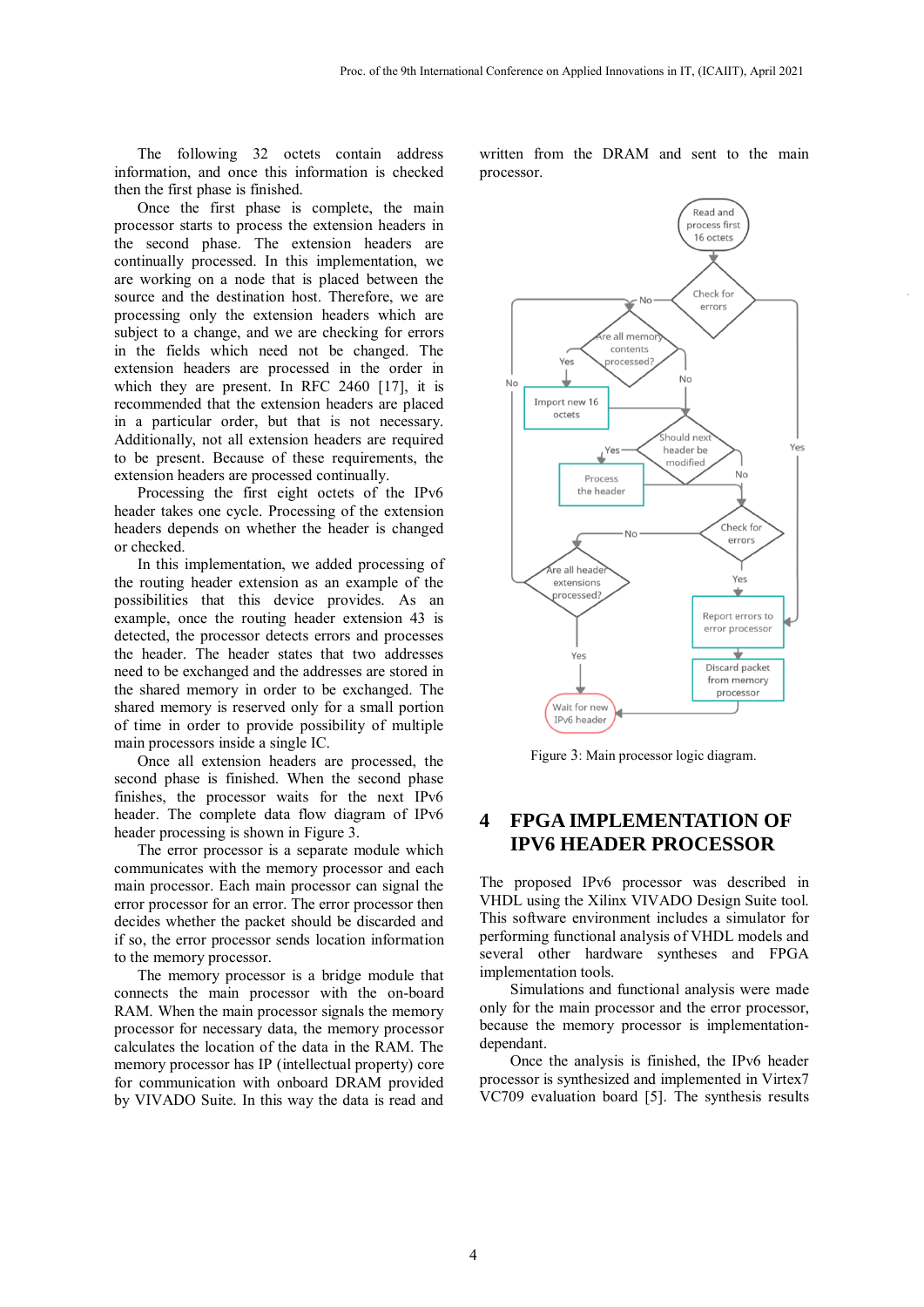show that the IPv6 header processor can be implemented in the Virtex7 VC709 development board, by utilizing 962 FF and 2653 LUT without the memory processor. More detailed results of the FPGA utilization, after the synthesis of the proposed IP header processor in VC709 FPGA board is shown in Table 1. Furthermore, Figure 4 presents the implemented IP header processor, after the place and route on the appropriate VC709 FPGA board is finished.

Table 1: Utilization of Virtex7 VC709 FPGA resources for the proposed IP header processor.

| Resource      | Utilization | Available | Utilization % |
|---------------|-------------|-----------|---------------|
| LUT           | 2653        | 433200    | 0.61          |
| <b>LUTRAM</b> | 16          | 174200    | 0.01          |
| FF            | 962         | 866400    | 0.11          |

| <u>XOY9</u> | X1Y9 |
|-------------|------|
|             |      |
| XOY8        | X1Y8 |
|             |      |
| <u>XOYZ</u> | X1Y7 |
|             |      |
| XDY6        | X1Y6 |
| t,          |      |
| <u>XOY5</u> | X1Y5 |
| Ť           |      |
| XOY414      | X1Y4 |
| <b>Hall</b> |      |
| XDY3        | X1Y3 |
|             |      |
| XDY2        | X1Y2 |
|             |      |
| XDY1        | X1Y1 |
|             |      |
| XOYO        | X1YO |
|             |      |

Figure 4: Implemented IP header processor on Virtex7 FPGA board (after place and route).

As a result of the low FPGA resource utilization, the processor can be further extended and then implemented on the same development board. According to this, the FPGA technology makes the proposed processor very flexible and cheap for implementation. Additionally, the ability for ease FPGA reconfiguration, makes the IP header

processor implementation suitable for further modifications and improvements.

### **5 CONCLUSION**

The main focus of this paper is the FPGA implementation of the proposed IPv6 header processor. Considering that the implemented IP header processor utilizes less than 0.11% FF and 0.61% LUT FPGA resources, future work would include the whole implementation of the IPv6 processor, including communication with on-board RAM and ethernet port IO. It is evident that these modifications would require more resources than previously used, but this makes the IPv6 packet processor a whole. The possibility of generating various bus widths and different logic will make this kind of processor suitable for less resourceful and powerful FPGA boards.

This device will be very practical in device-todevice communication, because with the implementation of this code in every device, all of the devices will be able to be used as a link between the source and destination node.

This approach makes use of FPGA reconfigurability, which has proven to be an ideal solution for achieving reasonable speed at low price.

#### **REFERENCES**

- [1] Google, IPv6 adoption in the Internet [Online]. https://www.google.com/intl/en/ipv6/ statistics.html, 2021.
- [2] Ch. M. Kozierok, The TCP/IP Guide: A Comprehensive, Illustrated Internet Protocols Reference, 1st ed. CA: No Starch Press, 2005.
- [3] P. C. Lekkas, Network Processors \_ Architectures, Protocols and Platforms (Telecom Engineering). McGraw-Hill Professional, 2003.
- [4] J. M. P. Cardoso and M. Hubner, Reconfigurable Computing: From FPGAs to Hardware/Software Codesign, NY: Springer-Verlag, 2011.
- [5] Xilinx, VC709 Evaluation Board for the Virtex-7 FPGA, User guide, 2016.
- [6] G. Gibb, G. Varghese, M. Horowitz, and N. McKeown, "Design principles for packet parsers," in Proc. of ACM/IEEE Symposium on Architectures for Networking and Communications Systems, pp. 13–24, 2013.
- [7] J. Kořenek, "Hardware acceleration in computer networks," in Proc. of 16th International Symposium on Design and Diagnostics of Electronic Circuits Systems, 2013.
- [8] R. Giladi, Network Processors Architecture, Programming and Implementation, Ben-Gurion